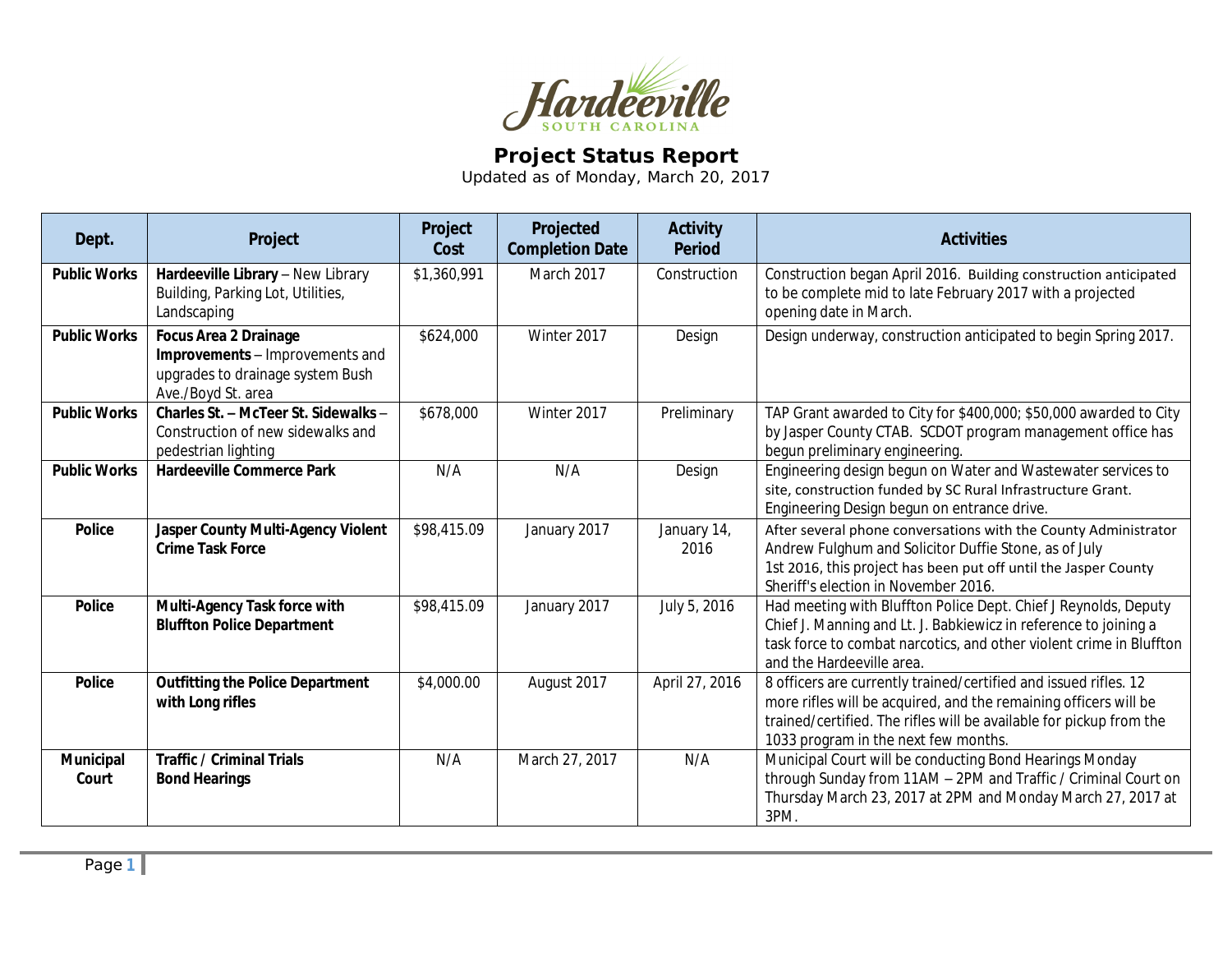

## **Project Status Report**

Updated as of Monday, March 20, 2017

| Dept.                                     | Project                                                                                                    | Project<br>Cost                 | Projected<br><b>Completion Date</b> | <b>Activity</b><br><b>Period</b>                                                  | <b>Activities</b>                                                                                                                                                                                                           |
|-------------------------------------------|------------------------------------------------------------------------------------------------------------|---------------------------------|-------------------------------------|-----------------------------------------------------------------------------------|-----------------------------------------------------------------------------------------------------------------------------------------------------------------------------------------------------------------------------|
| <b>Planning and</b><br>Development        | Ardmore New River Apartments -<br>248 units located on Argent Blvd. at<br>New River Parkway                | N/A                             | Undetermined                        | In review by<br>state                                                             | Development permit will be issued as soon as approvals come<br>back from state. Site work may begin. Then application for<br>building permits to be reviewed and issued.                                                    |
| <b>Planning and</b><br>Development        | <b>Hilton Head Lakes Clubhouse and</b><br>new residential phase on north side                              | N/A                             | Undetermined                        | Development<br>Permit Review                                                      | SRC was held on 2/24/16 - waiting on resubmission. Building<br>plans on clubhouse expected next week. 65 new residential lots<br>and 4,400+ square-foot golf clubhouse plus amenities.                                      |
| <b>Planning and</b><br><b>Development</b> | <b>Natural Gas Extension to Exit 5</b>                                                                     | Not known<br>at this time       | Undetermined                        | Coordinating<br>with SCE&G                                                        | Surveys to local business owners are completed. Staff meeting<br>with SCE&G on process and next steps in early March.                                                                                                       |
| Planning and<br>Development               | Boundary and Annexation Survey -<br>Preparation for 2020 Census                                            | N/A                             | 2017                                | Rec'd software<br>from US Census<br>Bureau - staff<br>beginning<br>implementation | Staff working on inputting all information into new software and<br>preparing all files for transmittal to Bureau, to ensure that all<br>annexations/citizens be included in new count.                                     |
| Planning and<br>Development               | <b>Royal Live Oaks Academy</b>                                                                             | N/A                             | 2017                                | Development<br>Permit Review                                                      | Waiting on resubmission in order to finalize site plan.                                                                                                                                                                     |
| <b>Fire</b>                               | <b>AFG Grant</b>                                                                                           | \$4729.50<br><b>Grant Match</b> | Spring 2017                         | Awarded                                                                           | EMT training completed. Preparing for implementation.                                                                                                                                                                       |
| Fire                                      | <b>Strategic Plan</b>                                                                                      | \$0                             | Fall 2017                           | Project<br>Organization                                                           | SWOC analysis completed.                                                                                                                                                                                                    |
| Parks and<br>Recreation                   | <b>Millstone Landing Master Plan</b>                                                                       | \$40,000                        | <b>Fall 2017</b>                    | Reissuing RFP                                                                     | We did not receive enough quality RFPs to feel comfortable<br>awarding this project, therefore we will be reissuing the RFP by<br>the end of March 2017.                                                                    |
| Parks and<br>Recreation                   | Synthetic Turf Field - Changing of<br>current "football" field to a multi-<br>purpose synthetic turf field | \$600,000                       | August 1, 2017                      | Pre-<br>construction;<br>permitting                                               | We are currently awaiting permitting from the South Carolina<br>Department of Health and Environmental control (SC-DHEC). As<br>soon as all permitting is secured we will be beginning the<br>construction of this project. |